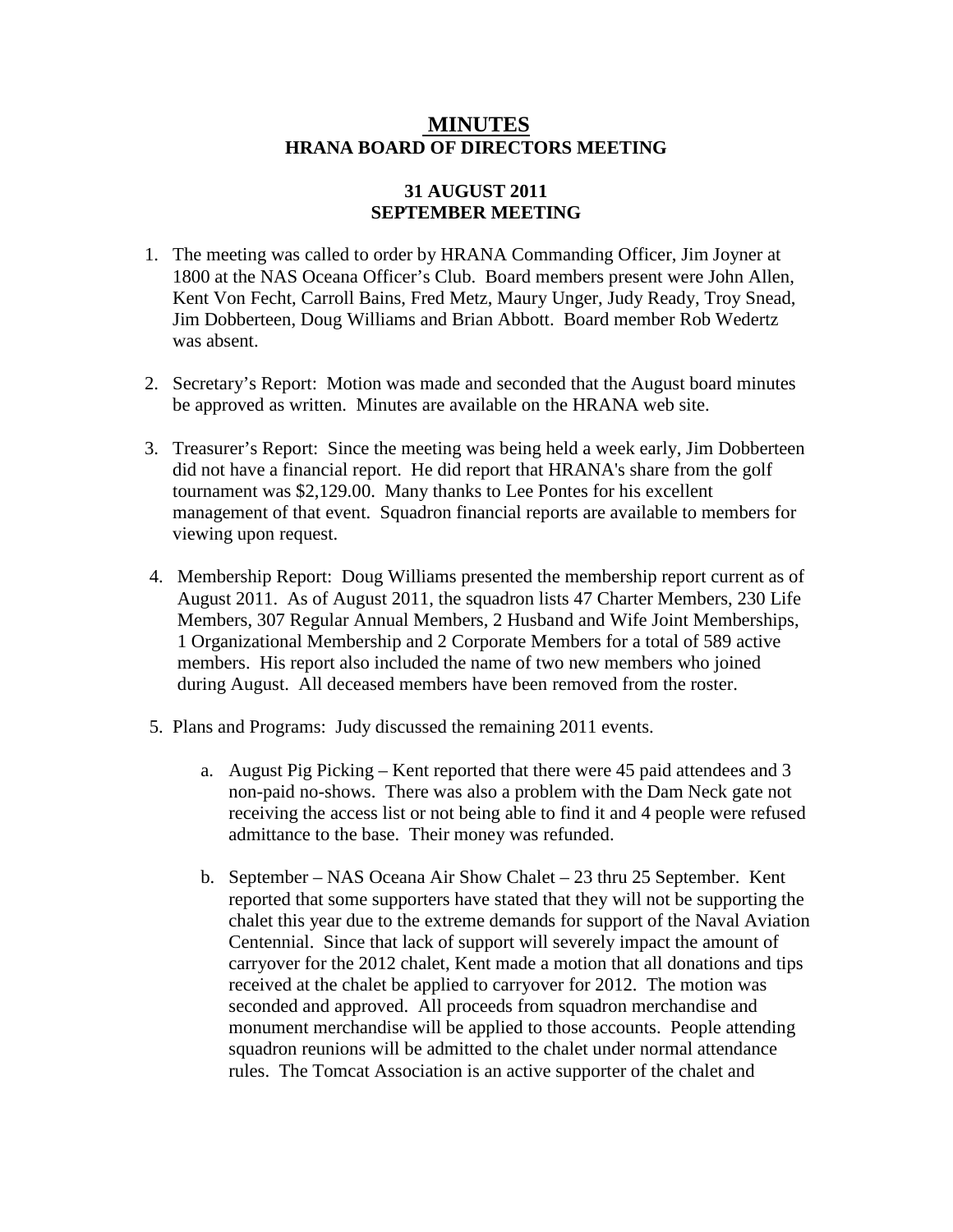members will be admitted by showing either a HRANA or Tomcat membership card.

- c. November Flight Suit Social The offer from the Military Aviation Museum turned out to be higher than hoped for and the decision was made not to hold the function there. Kent will notify them. The other alternatives are the LSO School and the NATTU hangar. Lurch will talk to the Oceana XO about the hangar.
- d. December Christmas Party The Christmas party will be held at The Renaissance Room, 324 North Great Neck Road, Virginia Beach on Friday 16 December. Flyer will be out early in November. Music will be provided by the Beachnuts and the event is being moved to a room with a dance floor. Cost will be \$55 per person.
- 6. September Luncheon: Wednesday September 14th at the NAS Oceana Officer's Club. Speaker will be Captain Jeffrey Trent, USN, CVW-1, who will provide a briefing on CVW-1's recent deployment.
- 7. PAO Report: Troy is forwarding articles on the August luncheon and the latest VFA-106 Patching Ceremony to Wings of Gold.
- 8. Bingo Report: Charity Committee chairman Ron Stoops has scheduled a meeting of the committee and will report their recommendations for distribution of the final \$3,000 at the next board meeting. Dennis Free will write the checks to the charities approved by the board.
- 9. Monument Report: The monument fared well during Hurricane Irene with the only damage being one dislodged plaque. Fred is working with the city on the Memorandum of Agreement for turning the monument over to the city. There are some concerns about restricting the use of the monument area to military events. It was also brought up that we need a sponsor for the agreement such as the Mayor or a pro HRANA council member. Al Fancher will be consulted for assistance in wording the MOU.
- 10. Old Business:
	- a. Centennial of Naval Aviation Performances of the "Naval Air Power Legacy" program ended early due to Hurricane Irene. Fred had suggested that the presentation be shown at the Centennial Banquet to be held at the Convention Center but was told the program is already full. A plaque for Derek Leonidoff acknowledging his efforts in putting the presentation together was shown to the board and will be presented to him some time in the near future. DVDs of the presentation will be available for use at future events and each board member will receive a copy.